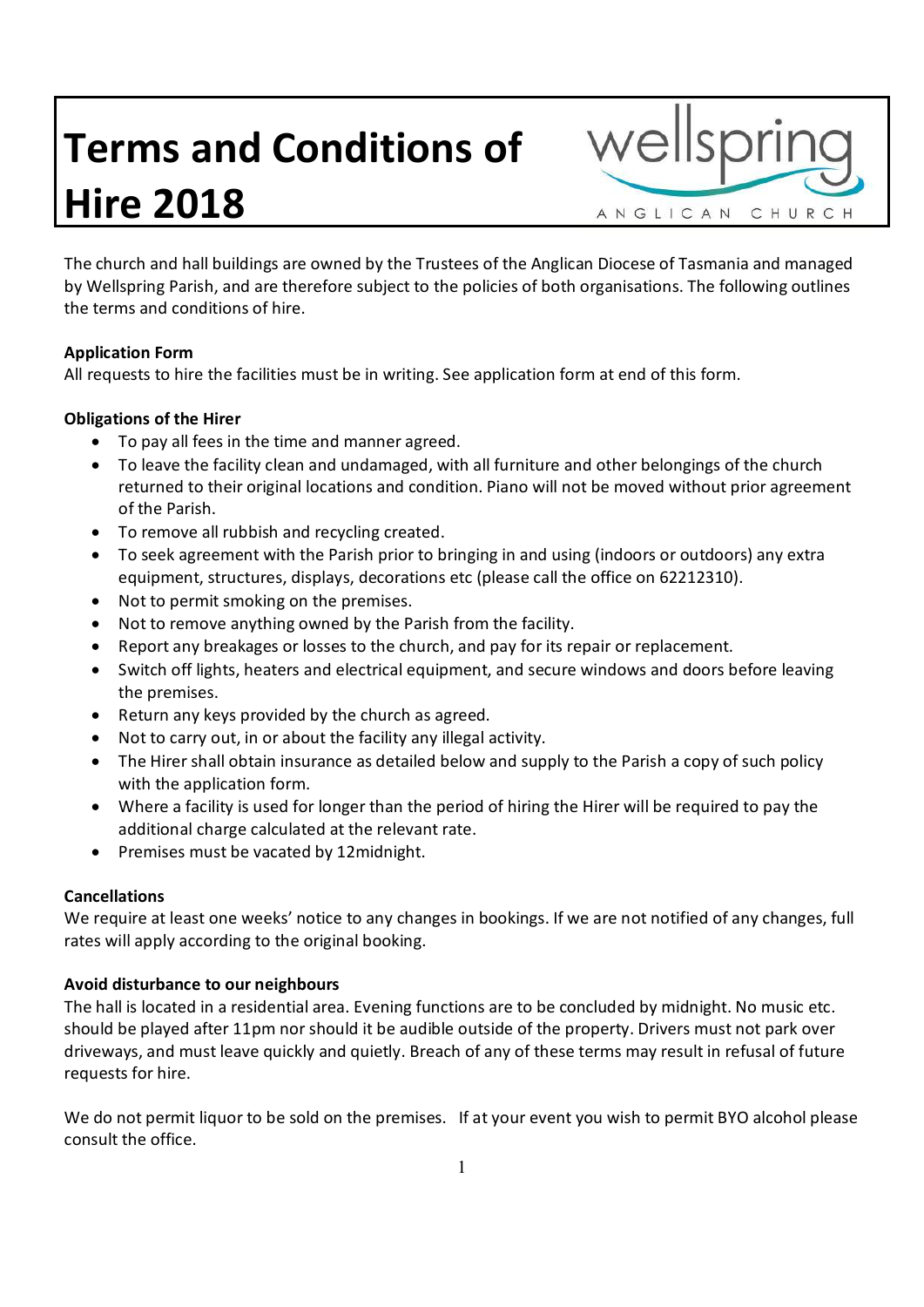## **Public Liability Insurance**

All hirers must be insured to a suggested value of \$10 million against:

- **Injury to persons while on the property**
- $\blacksquare$  Damage to the property due to the activities of the hirer
- **Workers' compensation to cover any employees of the hirer required to work on the property**

On applying to hire the premises, organisations must provide a copy of their Public Liability Insurance certificate current for the period of hire, whether for a one-off event or periodic events. Private hirers without Public Liability Insurance can arrange cover for one-off events only with the church's insurers for a small fee (\$25).

## **Hire Fees**

Wellspring Parish is a non-profit organisation funded mainly by donations from our members, with no financial support from Government or the Diocese. Accordingly we must recover all costs for power, rates, cleaning and maintenance for the halls from our much-valued clients. However, we try to keep our fees as low as possible, conscious that we provide a community service and meeting-place.

| <b>Hire Type</b>  | Price per hour (excl GST) | <b>Price per hour (incl GST)</b> |
|-------------------|---------------------------|----------------------------------|
| Casual Hall Hire  | \$35.00                   | \$38.50                          |
| Regular Hall Hire | \$30.00                   | \$33.00                          |
| St Peter's Hire   | \$25.00                   | \$27.50                          |
| Kitchen Hire      | \$20.00                   | \$22.00                          |
| Auditorium Hire*  | \$75.00                   | \$82.50                          |

Our current charges are:

\*Additional cost for a sound engineer.

Wedding Hire: \$550.00 per event

Special rates may apply for church and other community organisations.

Bond of \$200 may be charged prior to event taking place and returned as close as 3 working days following event should all be in order – clean and no unforeseen property damage.

For casual users an invoice will be sent on receipt of your approval of application. This amount will be due prior to the event taking place.

Regular users will be issued with invoices quarterly or monthly (as discussed), payment due by the 30<sup>th</sup> day of the month following invoice date. If you would like to make other arrangements please call the office.

The hirer shall ensure that all employees, independent contractors, agents or persons engaged by the Hirer who enter the premises or grounds hired, comply with all lawful directions given by the Parish and comply with and abide by the terms of this agreement.

You must appoint a Chief Warden who will be responsible for Emergency Procedures. The appointed person needs to inform themselves of their responsibility by reading the below Emergency Procedures.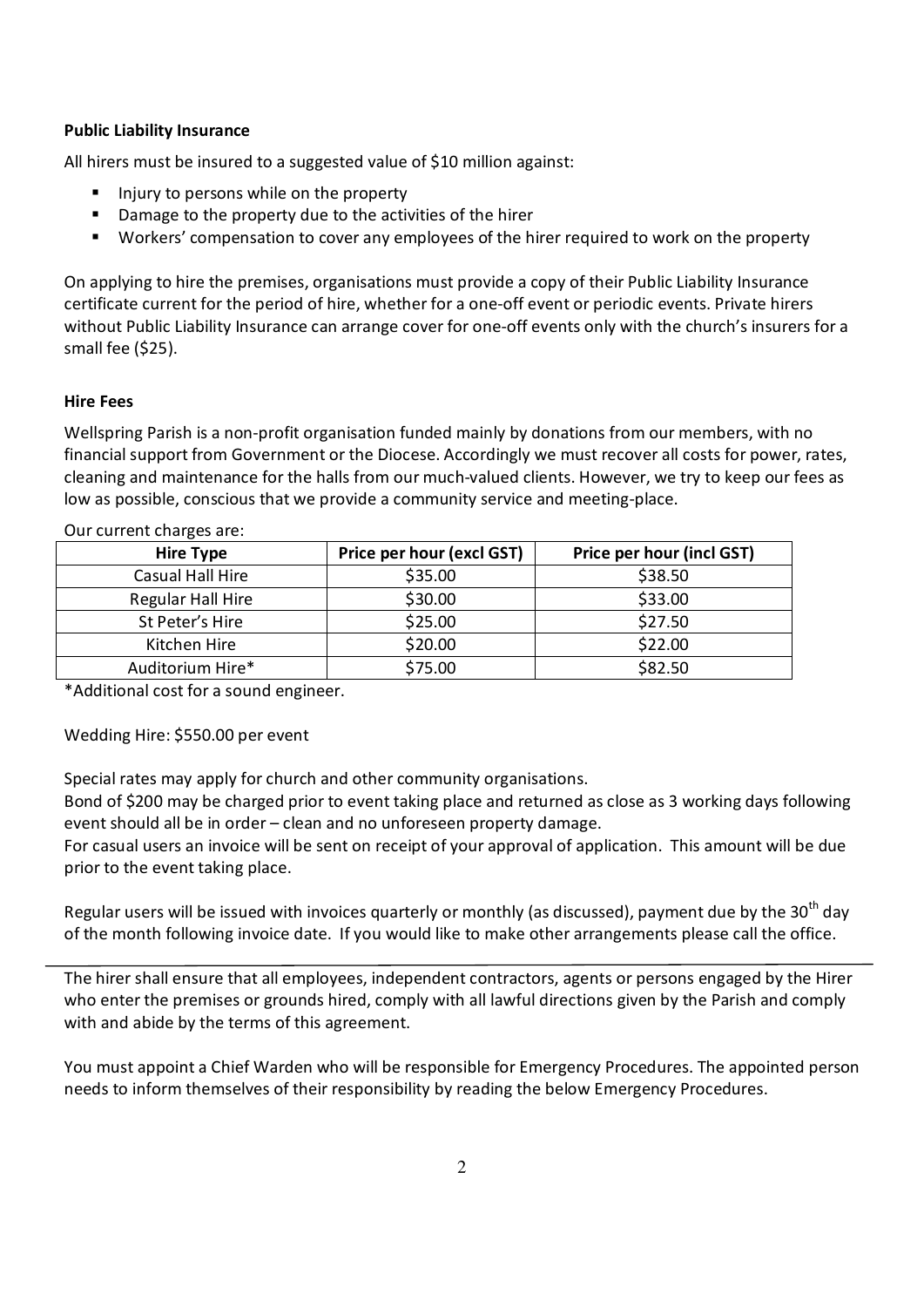# **Emergency Procedures**

As the principal hirer you are responsible in event of an emergency. Hirer must name a competent Chief Warden. In case of emergency please notify Wellspring church office following the event so it can be logged.

#### *Principal Hirer Obligations*

The Chief Warden will appoint one or more competent people as Floor Wardens from their group to assist during an evacuation. The number of Floor Wardens appointed will depend on the number of people in attendance at each event and their individual or group needs (1 floor warden per 20 persons).

The Chief Warden shall brief all Floor Wardens on their roles and responsibilities. Wardens shall familiarise themselves with:

- Layout of the building and the location of all emergency exits
- The location of their closes exit & assembly area i.e. Corner of Grosvenor & York Streets
- Method of raising the alarm break glass in foyer and Call 000.

In the event of smoke alarms activating or other notification of a fire being given, the nominated Wardens shall take the following actions:

#### *Chief Warden Responsibilities (white vest)*

- Ascertain the nature of the emergency and determine the appropriate action
- Initiate evacuation
- Ensure all persons are notified of the emergency (Hall hirers using microphone in sound cupboard and auditorium hirers using emergency announcement microphone at sound desk)
- Ensure that the Tasmanian Fire Service is notified call 000
- Ensure that the Floor Wardens are notified of the situation
- Ensure that the building has been totally evacuated
- Ensure exits are secured to prevent re-entry
- Brief the emergency services personnel upon arrival

#### *Floor Wardens Responsibilities (yellow vest)*

- Commence evacuation
- Ensure that all persons have been notified
- Search all areas to ensure all persons have been evacuated
- Communicate with the Chief Warden and act on his/her instructions
- Assist any mobility-impaired persons
- Ensure the orderly flow of persons to the assembly area: corner of Grosvenor & York Streets
- Secure exits to prevent re-entry to the building

| I have read and understood the terms and conditions of hire.                                                                                                                                                                                                                                                                                  |                        |  |  |  |                   |
|-----------------------------------------------------------------------------------------------------------------------------------------------------------------------------------------------------------------------------------------------------------------------------------------------------------------------------------------------|------------------------|--|--|--|-------------------|
|                                                                                                                                                                                                                                                                                                                                               |                        |  |  |  | Dated: / /20      |
|                                                                                                                                                                                                                                                                                                                                               |                        |  |  |  |                   |
| ***For organisations only – child-related activities***                                                                                                                                                                                                                                                                                       |                        |  |  |  |                   |
| Are children involved in this activity?                                                                                                                                                                                                                                                                                                       | Yes No (please circle) |  |  |  |                   |
| If Yes, please sign at bottom of page if you agree with this 'We confirm that all adults in this child related activity<br>have been screened by us and accepted as being suitable to work with children; and comply with State legislation<br>requiring them to have a current Working With Vulnerable People, Child Related Activity Card'. |                        |  |  |  |                   |
|                                                                                                                                                                                                                                                                                                                                               |                        |  |  |  | Dated: / / / / 20 |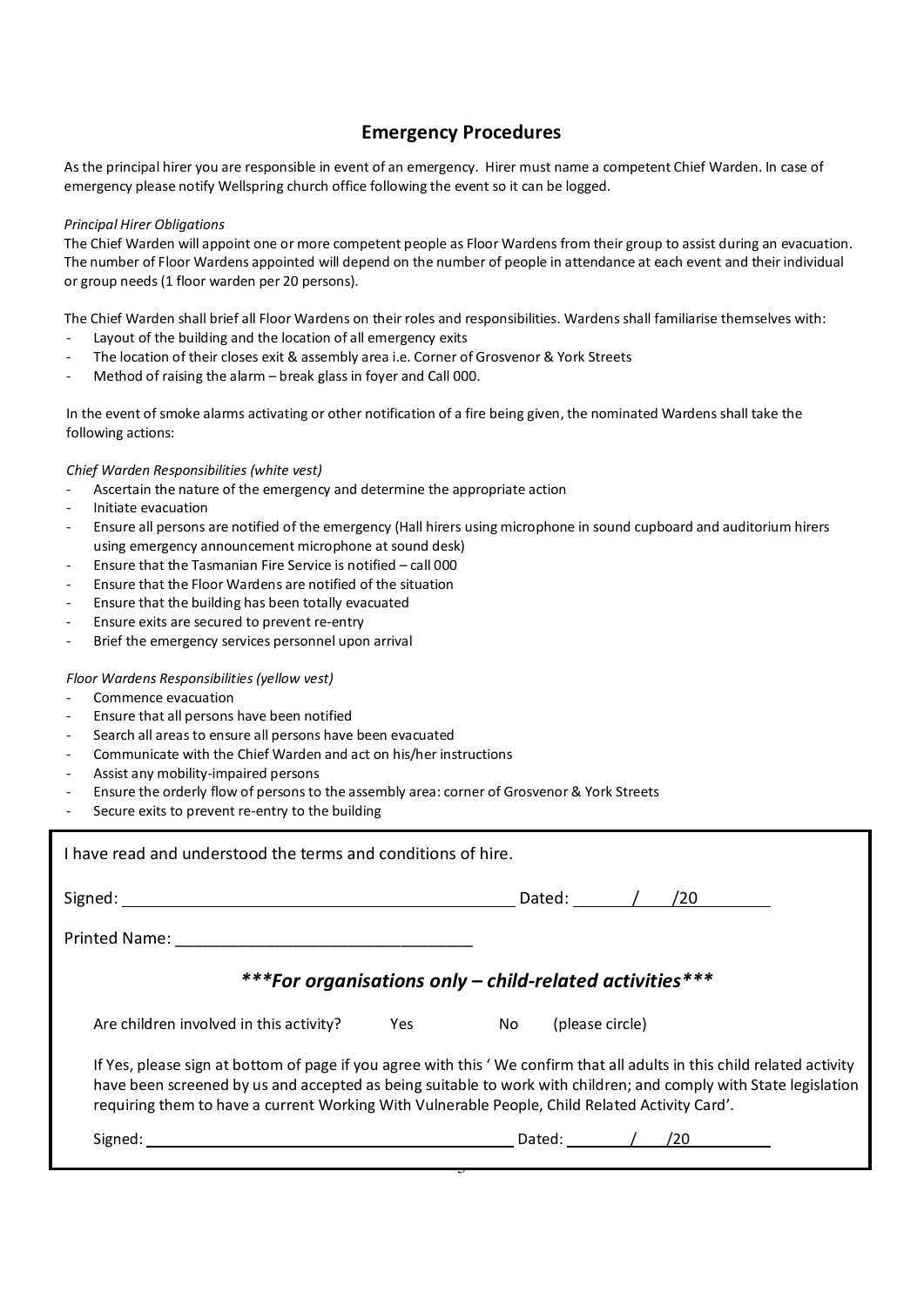

# **Application for Hire of Wellspring's Facilities 2018**

Company/organisation name:

| Facilities to be hired:            |                                                    |                                          |         |       |
|------------------------------------|----------------------------------------------------|------------------------------------------|---------|-------|
| $\Box$ Hall                        |                                                    | △ Auditorium △ St Peter's △ Meeting Room | Kitchen | Foyer |
|                                    | Equipment use (piano/kitchen items/chairs/tables): |                                          |         |       |
|                                    |                                                    |                                          |         |       |
|                                    |                                                    |                                          |         |       |
| <b>Public Liability Insurance:</b> |                                                    |                                          |         |       |
| Please see following page.         |                                                    |                                          |         |       |
| Hire Period:                       |                                                    |                                          |         |       |
|                                    |                                                    |                                          |         |       |
|                                    |                                                    | Dated: $\sqrt{ }$<br>/20                 |         |       |

Please direct any questions you may have to the office administrator. Thank you for your time. We will confirm your application for hire as soon as possible.